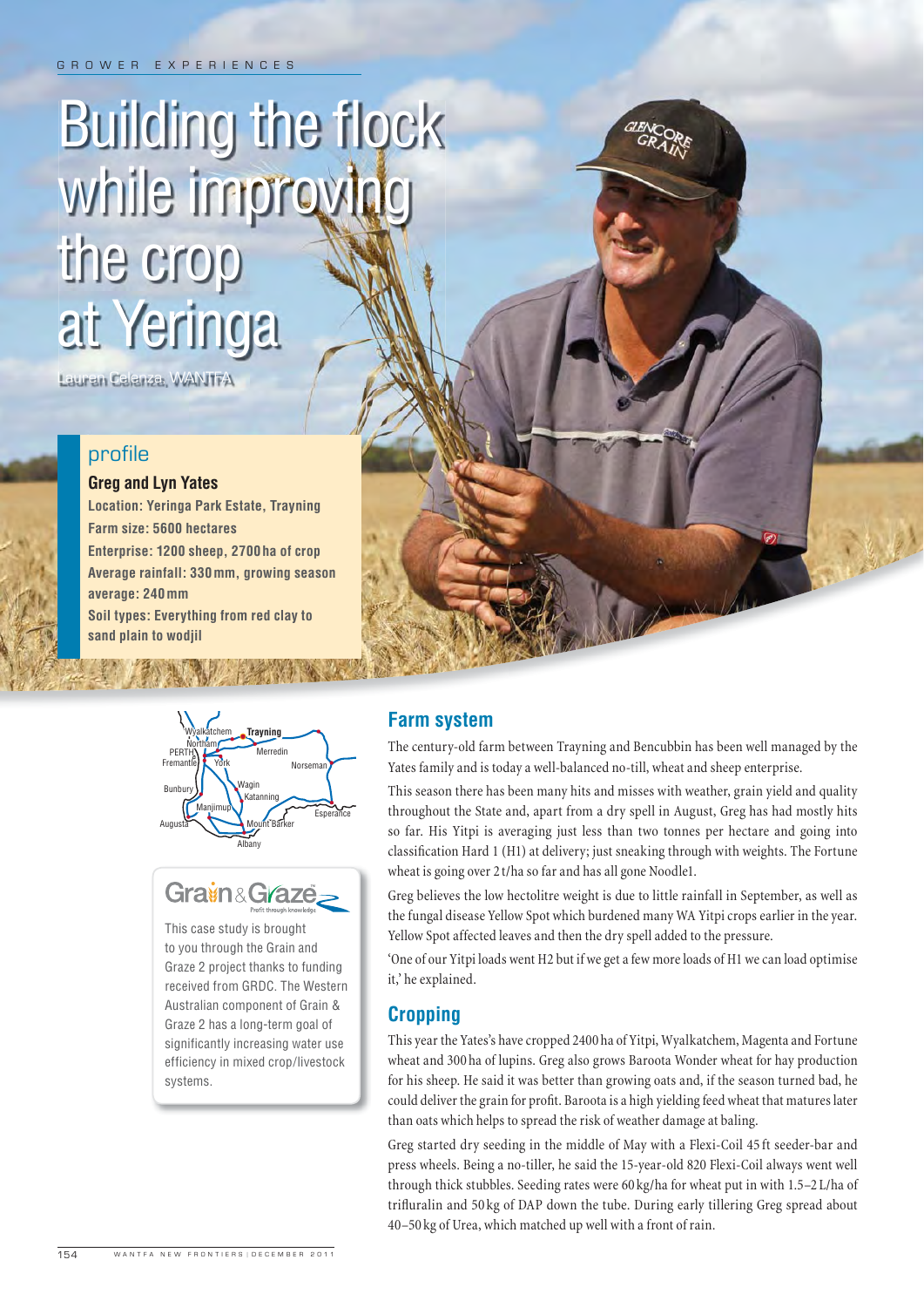#### GROWER EXPERIENCES

Weed management on the farm includes spray topping in summer, pre-emergent sprays, and grazing. In the past five years it has been becoming harder to wipe out ryegrass and radish in some areas of the farm due to chemical resistance and weather pressures.

## **Sheep**

Yeringa Park Estate has always been a Merino-based farm, however in the past seven years Greg has incorporated different sheep breeds for the meat market. He is currently building on his 800 ewe flock and wants to breed at least 1200 each year. He even joined some old cull ewes with SAMM rams in October to get numbers up. He also has two White Suffolk and two Poll Dorset rams which he will mate with the SAMM ewes for fast-growing lambs with good wool.

Greg tries to maintain the lambing rate at around 104 per cent and hopes to increase it by integrating the different breeds. He joins the ewes to drop in April; however the SAMM lambs are due in March and will be ready while supply is likely to be down. Shearing occurs late August where 6–7 kg of 21-micron wool is typically yielded.

Like many wheat and sheep farmers Greg knows the trade-offs of having sheep. They help with weeds by being able to leave paddocks out of the crop rotation, allowing Greg to rely less on chemicals but sheep can degrade soils. And in dry years there are many disadvantages.

> **BELOW:** The Yates's two New Holland headers working together in the Fortune crop. **INSET:** Their young sheepdog Fifi. **BELOW RIGHT:** Ewes drinking from a dam.

'I can see why people want to just crop. It's easier to crop on a stubble paddock, but weed control, spray topping and pasture manipulation are benefits worth having and the prices are good.'

To reduce the impact of sheep on the farm system lambs are dropped early so they are all on ground before seeding, capturing early markets.

## **Grazing management**

The average mob size is around 350 ewes and paddocks are 80–90 ha. Water is sourced from dams and scheme water which they rely on a fair bit. Greg checks every paddock for suitability before grazing, however last year there was no choice but to let the sheep graze paddocks hard as feed was short. Greg used pellets when the ground got too bare.

Greg has started using lick feeders with four being used at the moment and he plans to get more. When ewes are lambing in autumn, lupins are kept on hand to make sure they are fed well. When seeding Greg opts to hand-feed the sheep hay and lupins as they usually have lambs by then.